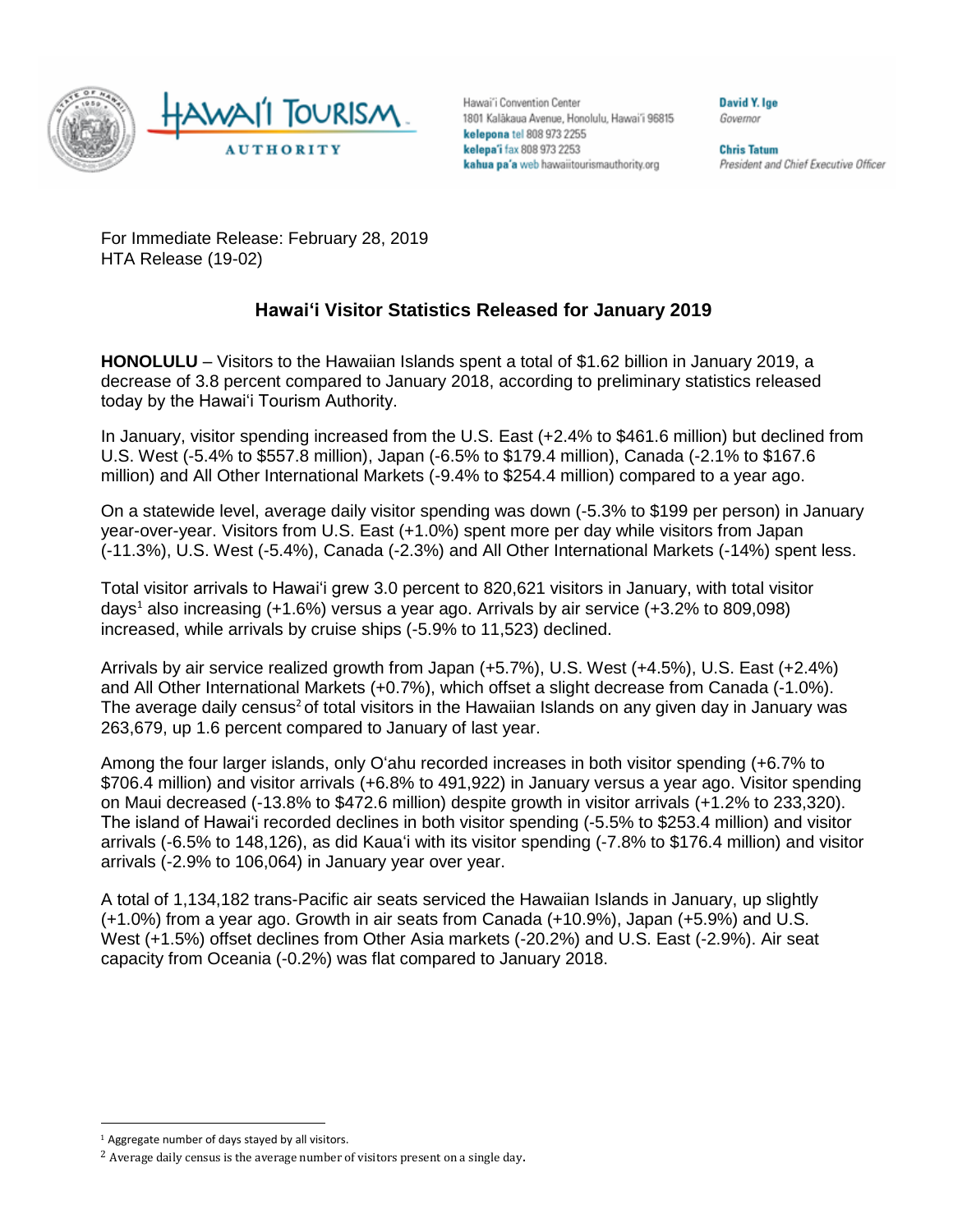February 28, 2019 (19-02) Page 2

# **Other Highlights:**

- **U.S. West:** Visitor arrivals from the Pacific region increased 7.3 percent in January compared to a year ago, with more visitors from Washington (+9.2%), Oregon (+9.0%) and California (+6.9%). Arrivals from the Mountain region in January were up slightly (+0.6%). Average daily visitor spending dropped to \$180 per person (-5.4%) in January year-over-year, which was largely due to a decrease in lodging and food and beverage expenses.
- **U.S. East:** Growth in visitor arrivals from the East South Central (+12.6%), South Atlantic (+5.4%), West North Central (+5.1%) and West South Central (+4.4%) regions offset fewer visitors from the New England (-4.5%) and East North Central (-2.0%) regions in January versus last year. Average daily visitor spending rose slightly to \$217 per person (+1.0%).
- **Japan:** There was moderate growth in hotel stays (+1.8%) along with strong growth in timeshare (+18.1%) and condominium (+18.0%) stays in January compared to a year ago. Average daily visitor spending declined to \$238 per person (-11.3%) in January, mostly due to decreased spending on lodging.
- **Canada:** In January, visitor stays decreased in hotels (-5.9%) and condominiums (-2.2%) but increased in rental homes (+14.8%) and timeshares (+4.1%) compared to last January. Average daily visitor spending dropped to \$172 per person (-2.3%) in January, due to lower lodging expenses.
- **MCI:** A total of 59,266 visitors came to the Hawaiian Islands for meetings, conventions and incentives (MCI) in January, an increase of 10.5 percent from a year ago. More visitors came to attend corporate meetings (+22.1%) and conventions (+13.4%) but fewer traveled on incentive trips (-3.6%).

### **Highlights from All Other Markets:**

- **Oceania:** Visitor arrivals increased (+3.4%) in January, supported by growth in arrivals from both New Zealand (+16.9% to 5,501) and Australia (+1.1% to 28,727).
- **Other Asia Markets:** Visitor arrivals decreased (-22.7%) in January versus a year ago. Visitor arrivals from Taiwan rose (+24.5% to 2,100), however, arrivals were down from Korea (-26.8% to 21,897) and China (-21.0% to 9,129).
- **Europe:** Combined visitor arrivals from Europe (United Kingdom, France, Germany, Italy and Switzerland) increased (+2.5% to 7,807) in January compared to a year ago.
- **Latin America:** Visitor arrivals from Mexico, Brazil and Argentina declined (-23.4% to 2,459) in January versus last year.

### **Island Highlights:**

• **O'ahu:** Visitor spending increased in January (+6.7% to \$706.4 million) year-over-year. While total visitor days rose 7.8 percent, average daily spending dropped slightly (-1.0% to \$193 per person). Visitor arrivals were up (+6.8% to 491,922) with more visitors from U.S. West (+10.0%), Japan (+9.2%), U.S. East (+5.9%) and Canada (+2.2%). The average daily census rose 7.8 percent to 117,825 visitors in January.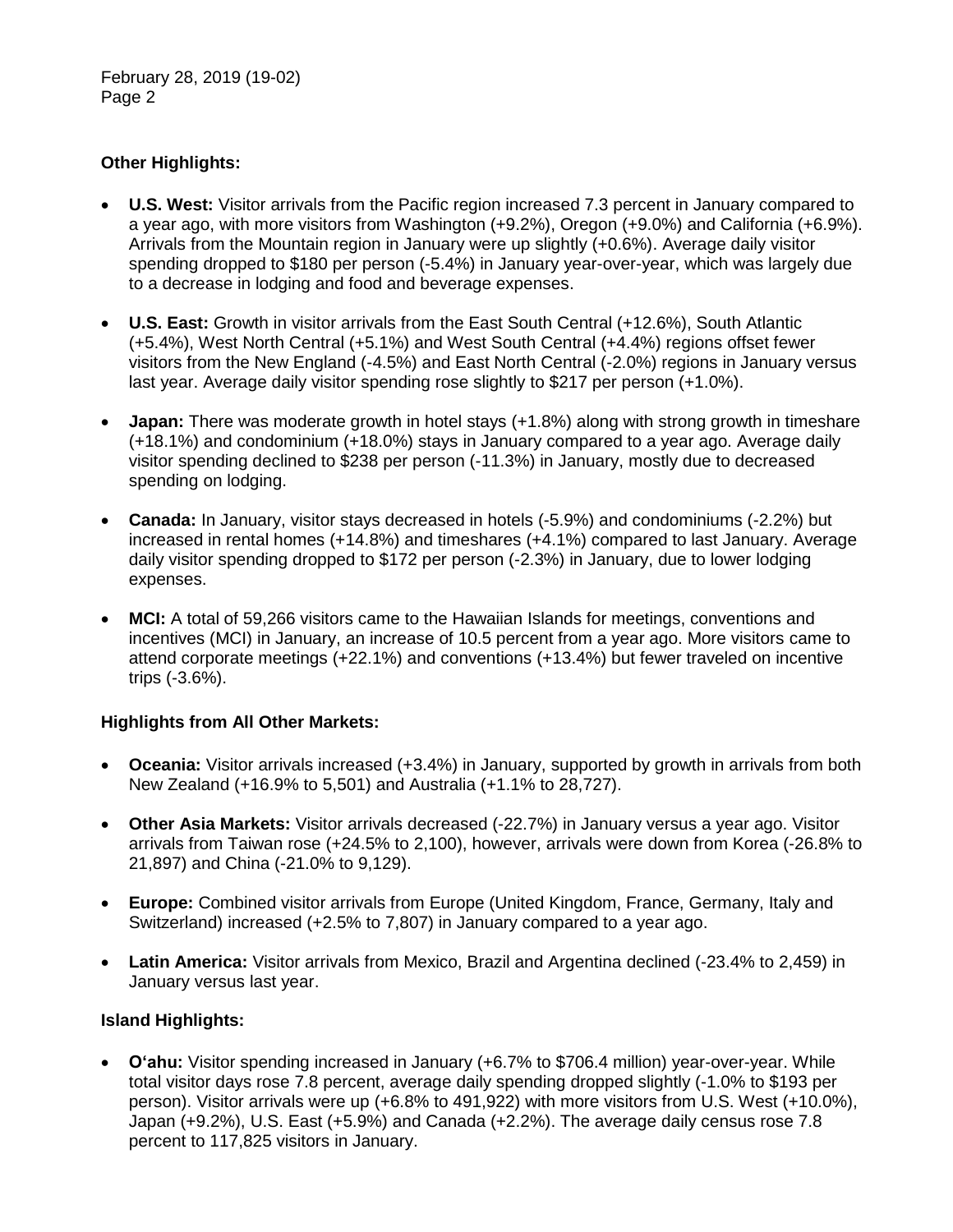February 28, 2019 (19-02) Page 3

- **Maui:** Visitor spending decreased in January (-13.8% to \$472.6 million) compared to a year ago. There was no growth in total visitor days and average daily spending (-13.8% to \$218 per person) was lower. Visitor arrivals increased (+1.2% to 233,320) with more visitors from U.S. West (+1.7%), but fewer visitors from Japan (-6.7%), Canada (-2.4%) and U.S. East (-0.8%). The average daily census in January was 69,800 visitors, virtually unchanged from a year ago.
- **Island of Hawai'i:** Visitor spending decreased in January (-5.5% to \$253.4 million), due to a drop in total visitor days (-6.0%), compared to last year. Average daily spending was slightly higher (+0.6% to \$191 per person). Visitor arrivals were down (-6.5% to 148,126), with fewer visitors from Japan (-20.0%), U.S. East (-12.0%), Canada (-4.7%) and U.S. West (-2.6%). The average daily census decreased 6.0 percent to 42,721 visitors in January.
- **Kaua'i:** Visitor spending declined in January (-7.8% to \$176.4 million) year-over-year, as a result of a decrease in total visitor days (-4.4%) and lower average daily spending (-3.5% to \$191 per person). Visitor arrivals were down (-2.9% to 106,064 visitors, with more visitors from Japan (+21.1%) but fewer visitors from U.S. West (-5.7%), U.S. East (-3.8%) and Canada (-0.6%). The average daily census dropped 4.4 percent to 29,761 visitors in January.

# **Air Seats to Hawai'i:**

In January, total air seat capacity rose 1.0 percent to 1,134,182 seats from a year ago, with growth in scheduled air seats (+1.1% to 1,128,387) and a decrease in charter seats (-21.0% to 5,795). There were more air seats serving Kona (+5.1%), Līhu'e (+4.2%) and Kahului (+3.8%). Significantly fewer seats served Hilo (-45.3%) due to a reduction in capacity from Los Angeles. Seats from Honolulu (-0.6%) were down slightly in January year-over-year.

- Scheduled air seats from the U.S. West market rose 1.5 percent in January, boosted by the addition of daily service from Long Beach (+5,900 seats, started June 2018), and increased service from San Diego (+34.6%), Sacramento (+22.6%) and Portland (+21.4%). These increases offset fewer air seats from San Jose (-7.7%), Los Angeles (-5.6%), Phoenix (-3.6%) and Las Vegas (-2.4%).
- Total scheduled air seats from the U.S. East market declined 2.9 percent in January versus last year. The increase in air seat capacity from Atlanta (+6.4%) was offset by fewer seats from Minneapolis (-14.3%), Washington D.C. (-10.0%), New York City's John F. Kennedy International Airport (-9.7%) and Dallas (-3.6%).
- Scheduled air seats from Japan increased 5.9 percent in January, with more seats from Osaka (+28.8%), Sapporo (+7.3%), Nagoya (+6.3%), Fukuoka (+4.3%) and Tokyo's Haneda Airport (+3.9%) offsetting fewer seats from Tokyo's Narita Airport (-3.3%).
- Scheduled air seats from Canada rose 10.9 percent in January, supported by increased service from Vancouver (+13.2%) and Calgary (+8.2%).
- Scheduled air seat capacity from Oceania was flat (-0.2%) in January year-over-year. While seats from Auckland, New Zealand increased (+13.2%), the combined air seat capacity from Brisbane, Melbourne and Sydney in Australia (-4.4%) declined.
- Scheduled air seats from Other Asia markets dropped 20.2 percent in January versus last year. There was a decrease in air seat capacity from Seoul, South Korea (-22.4%) as two international carriers reduced air service to Hawai'i (-11,400 seats combined).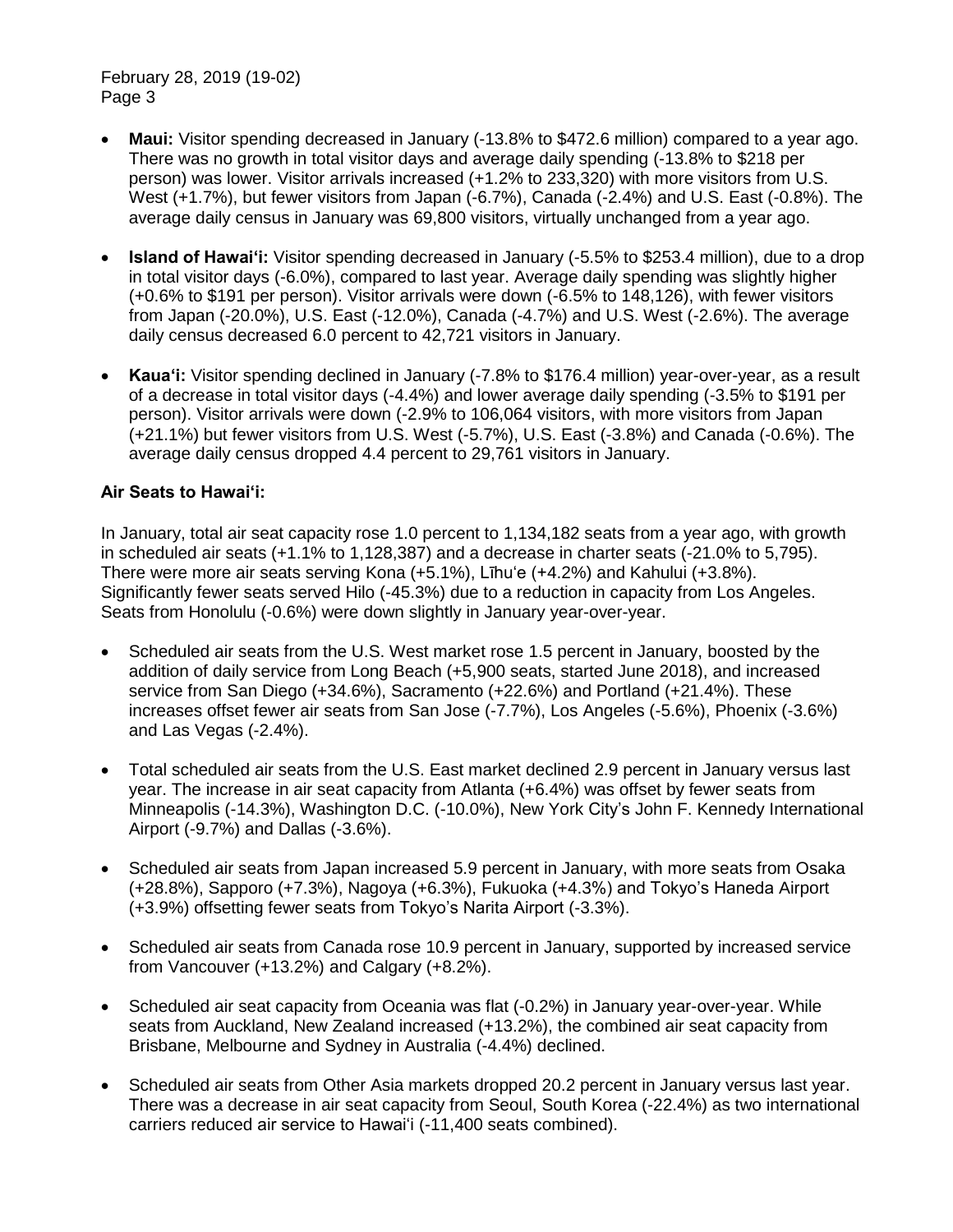February 28, 2019 (19-02) Page 4

• In January, air seat capacity from Shanghai, China, increased by 8.3 percent. The number of air seats from Beijing declined by 49.8 percent as a carrier discontinued service on the Peking-Honolulu route, effective October 2018. Air seat capacity from Taiwan in January was unchanged from last year.

## **Cruise Ship Visitors:**

• In January, seven out-of-state cruise ships brought 11,523 visitors to Hawai'i compared to nine ships that carried 12,246 visitors in January 2018. Total cruise visitors (arrivals by cruise ships and by air to board the Hawai'i home-ported cruise ship) decreased (-2.5% to 20,881) compared to January 2018.

###

Tables of preliminary 2019 visitor characteristic and expenditure statistics including data presented in the news release; detailed monthly visitor characteristics data tables by visitor market and by island; fact sheets with visitor statistics and economic data for the State of Hawai'i and selected visitor markets; have been posted on the Hawai'i Tourism Authority website: <https://www.hawaiitourismauthority.org/research/monthly-visitor-statistics/>

### **About the Hawai'i Tourism Authority**

The [Hawai'i Tourism Authority](http://www.hawaiitourismauthority.org/) is the State of Hawai'i agency responsible for strategically managing its support of the tourism industry. Established in 1998 to support Hawai'i's leading industry and largest employer, HTA continually strives to help ensure tourism's sustainability and the benefits it brings to residents and communities statewide.

For more information about HTA, please visit [www.hawaiitourismauthority.org.](http://www.hawaiitourismauthority.org/) Follow updates about HTA on [Facebook,](http://www.facebook.com/HawaiiHTA) [Instagram,](https://www.instagram.com/hawaiihta/) [Twitter](http://twitter.com/HawaiiHTA) (@HawaiiHTA) and its [YouTube Channel.](https://www.youtube.com/user/HawaiiHTA)

For more information, contact

Jennifer Chun Director of Research Hawai'i Tourism Authority (808) 973-9446 [Jennifer@gohta.net](mailto:Jennifer@gohta.net)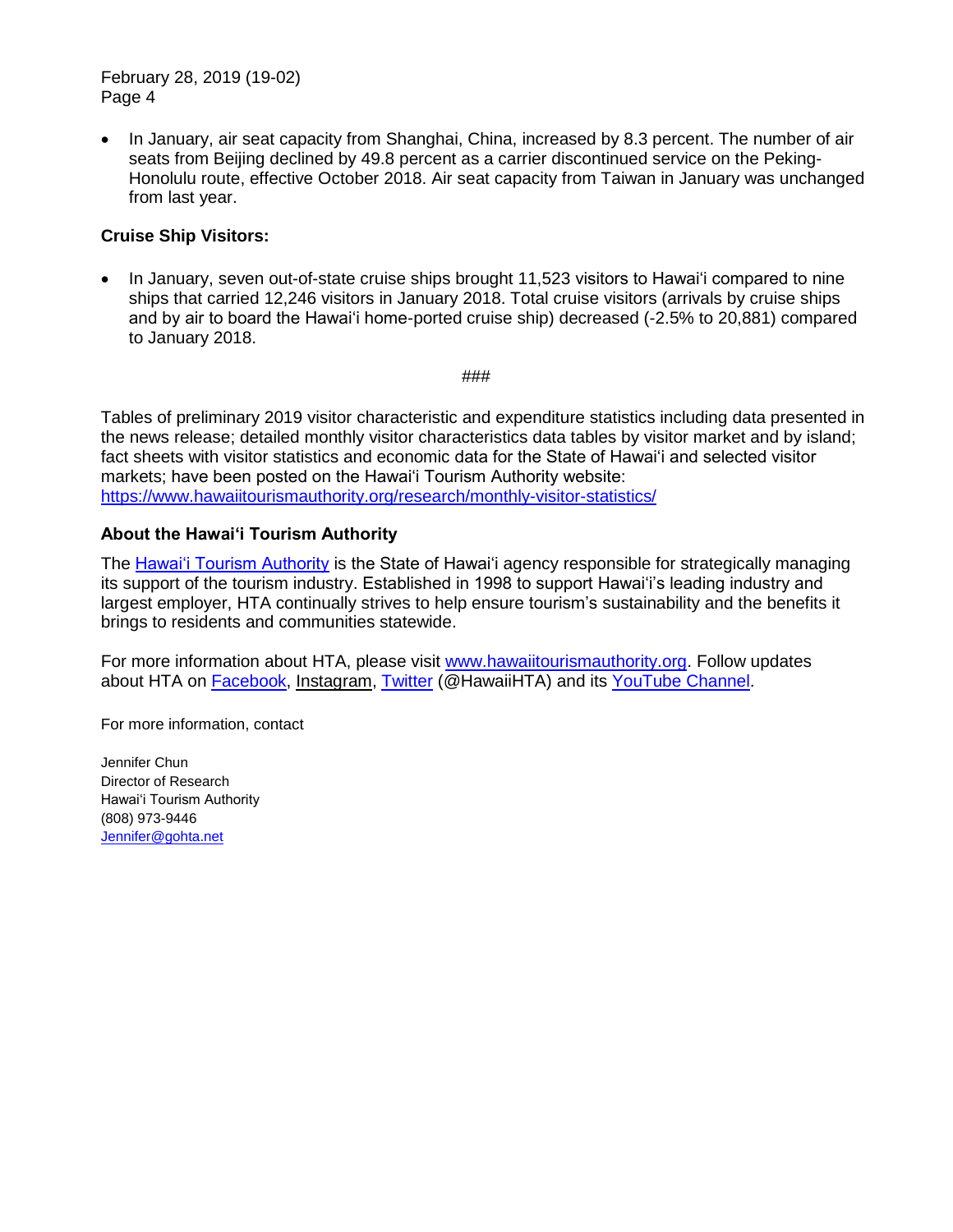#### **JANUARY 2019 ARRIVALS AT A GLANCE**

| TOTAL EXPENDITURES (\$mil.)       | 2019P              | 2018P              | % change      | 2019PYTD           | 2018PYTD          | % change      |
|-----------------------------------|--------------------|--------------------|---------------|--------------------|-------------------|---------------|
| TOTAL EXPENDITURES (\$mil.)       | 1,624.4            | 1,687.8            | $-3.8$        | 1,624.4            | 1,687.8           | $-3.8$        |
| Total by air                      | 1,620.9            | 1,683.9            | $-3.7$        | 1,620.9            | 1,683.9           | $-3.7$        |
| U.S. Total                        | 1,019.4            | 1,040.1            | $-2.0$        | 1,019.4            | 1,040.1           | $-2.0$        |
| U.S. West                         | 557.8              | 589.4              | $-5.4$        | 557.8              | 589.4             | $-5.4$        |
| U.S. East                         | 461.6              | 450.6              | 2.4           | 461.6              | 450.6             | 2.4           |
| Japan                             | 179.4              | 191.9              | $-6.5$        | 179.4              | 191.9             | $-6.5$        |
| Canada                            | 167.6              | 171.1              | $-2.1$        | 167.6              | 171.1             | $-2.1$        |
| All Others                        | 254.4              | 280.7              | $-9.4$        | 254.4              | 280.7             | $-9.4$        |
| Visitor arrivals by cruise ships  | 3.4                | 3.9                | $-12.5$       | 3.4                | 3.9               | $-12.5$       |
| <b>TOTAL VISITOR DAYS</b>         | 8,174,042          | 8,043,853          | 1.6           | 8,174,042          | 8,043,853         | 1.6           |
| Total by air                      | 8,123,123          | 7,989,370          | 1.7           | 8,123,123          | 7,989,370         | 1.7           |
| U.S. Total                        | 5,222,958          | 5,190,595          | 0.6           | 5,222,958          | 5,190,595         | 0.6           |
| U.S. West                         | 3,098,386          | 3,096,462          | 0.1           | 3,098,386          | 3,096,462         | 0.1           |
| U.S. East                         | 2,124,571          | 2,094,133          | 1.5           | 2,124,571          | 2,094,133         | 1.5           |
| Japan                             | 753,714            | 715,055            | 5.4           | 753,714            | 715,055           | 5.4           |
| Canada                            | 976,857            | 974,439            | 0.2           | 976,857            | 974,439           | 0.2           |
| All Others                        | 1,169,595          | 1,109,281          | 5.4           | 1,169,595          | 1,109,281         | 5.4           |
| Visitor arrivals by cruise ships  | 50,919.6           | 54,482.6           | $-6.5$        | 50,919.6           | 54,482.6          | $-6.5$        |
| <b>VISITOR ARRIVALS</b>           | 820,621            | 796,483            | 3.0<br>3.2    | 820,621            | 796,483           | 3.0<br>3.2    |
| Total by air<br>U.S. Total        | 809,098            | 784,237<br>482,054 | 3.7           | 809,098<br>500,068 | 784,237           | 3.7           |
| U.S. West                         | 500,068            |                    |               |                    | 482,054           | 4.5           |
| U.S. East                         | 317,890            | 304,091            | 4.5           | 317,890            | 304,091           | 2.4           |
| Japan                             | 182,177<br>125,504 | 177,962<br>118,767 | 2.4           | 182,177            | 177,962           | 5.7           |
| Canada                            |                    |                    | 5.7           | 125,504            | 118,767           |               |
| All Others                        | 68,462<br>115,064  | 69,163<br>114,253  | $-1.0$        | 68,462<br>115,064  | 69,163<br>114,253 | $-1.0$<br>0.7 |
| Visitor arrivals by cruise ships  | 11,522.9           | 12,245.7           | 0.7<br>$-5.9$ | 11,522.9           | 12,245.7          | $-5.9$        |
| AVERAGE LENGTH OF STAY            | 9.96               | 10.10              | $-1.4$        | 9.96               | 10.10             | $-1.4$        |
| Total by air                      | 10.04              | 10.19              | $-1.4$        | 10.04              | 10.19             | $-1.4$        |
| U.S. Total                        | 10.44              | 10.77              | $-3.0$        | 10.44              | 10.77             | $-3.0$        |
| U.S. West                         | 9.75               | 10.18              | $-4.3$        | 9.75               | 10.18             | $-4.3$        |
| U.S. East                         | 11.66              | 11.77              | $-0.9$        | 11.66              | 11.77             | $-0.9$        |
| Japan                             | 6.01               | 6.02               | $-0.3$        | 6.01               | 6.02              | $-0.3$        |
| Canada                            | 14.27              | 14.09              | 1.3           | 14.27              | 14.09             | 1.3           |
| All Others                        | 10.16              | 9.71               | 4.7           | 10.16              | 9.71              | 4.7           |
| Visitor arrivals by cruise ships  | 4.4                | 4.4                | $-0.7$        | 4.4                | 4.4               | $-0.7$        |
| PER PERSON PER DAY SPENDING (\$)  | 198.7              | 209.8              | $-5.3$        | 198.7              | 209.8             | $-5.3$        |
| Total by air                      | 199.5              | 210.8              | $-5.3$        | 199.5              | 210.8             | $-5.3$        |
| U.S. Total                        | 195.2              | 200.4              | $-2.6$        | 195.2              | 200.4             | $-2.6$        |
| U.S. West                         | 180.0              | 190.4              | -5.4          | 180.0              | 190.4             | $-5.4$        |
| U.S. East                         | 217.3              | 215.2              | 1.0           | 217.3              | 215.2             | 1.0           |
| Japan                             | 238.1              | 268.4              | $-11.3$       | 238.1              | 268.4             | $-11.3$       |
| Canada                            | 171.6              | 175.6              | $-2.3$        | 171.6              | 175.6             | $-2.3$        |
| All Others                        | 217.5              | 253.1              | $-14.0$       | 217.5              | 253.1             | $-14.0$       |
| Visitor arrivals by cruise ships  | 67.6               | 72.2               | $-6.4$        | 67.6               | 72.2              | $-6.4$        |
| PER PERSON PER TRIP SPENDING (\$) | 1,979.4            | 2,119.1            | $-6.6$        | 1,979.4            | 2,119.1           | $-6.6$        |
| Total by air                      | 2,003.4            | 2,147.2            | $-6.7$        | 2,003.4            | 2,147.2           | $-6.7$        |
| U.S. Total                        | 2,038.6            | 2,157.6            | $-5.5$        | 2,038.6            | 2,157.6           | $-5.5$        |
| U.S. West                         | 1,754.8            | 1,938.4            | $-9.5$        | 1,754.8            | 1,938.4           | $-9.5$        |
| U.S. East                         | 2,533.8            | 2,532.2            | 0.1           | 2,533.8            | 2,532.2           | 0.1           |
| Japan                             |                    |                    |               | 1,429.7            | 1,615.8           | $-11.5$       |
|                                   | 1,429.7            | 1,615.8            | $-11.5$       |                    |                   |               |
| Canada                            | 2,448.5            | 2,474.5            | $-1.1$        | 2,448.5            | 2,474.5           | $-1.1$        |
| All Others                        | 2,211.2            | 2,457.2            | $-10.0$       | 2,211.2            | 2,457.2           | $-10.0$       |

P=Preliminary data.

Source:Haw ai'i Tourism Authority